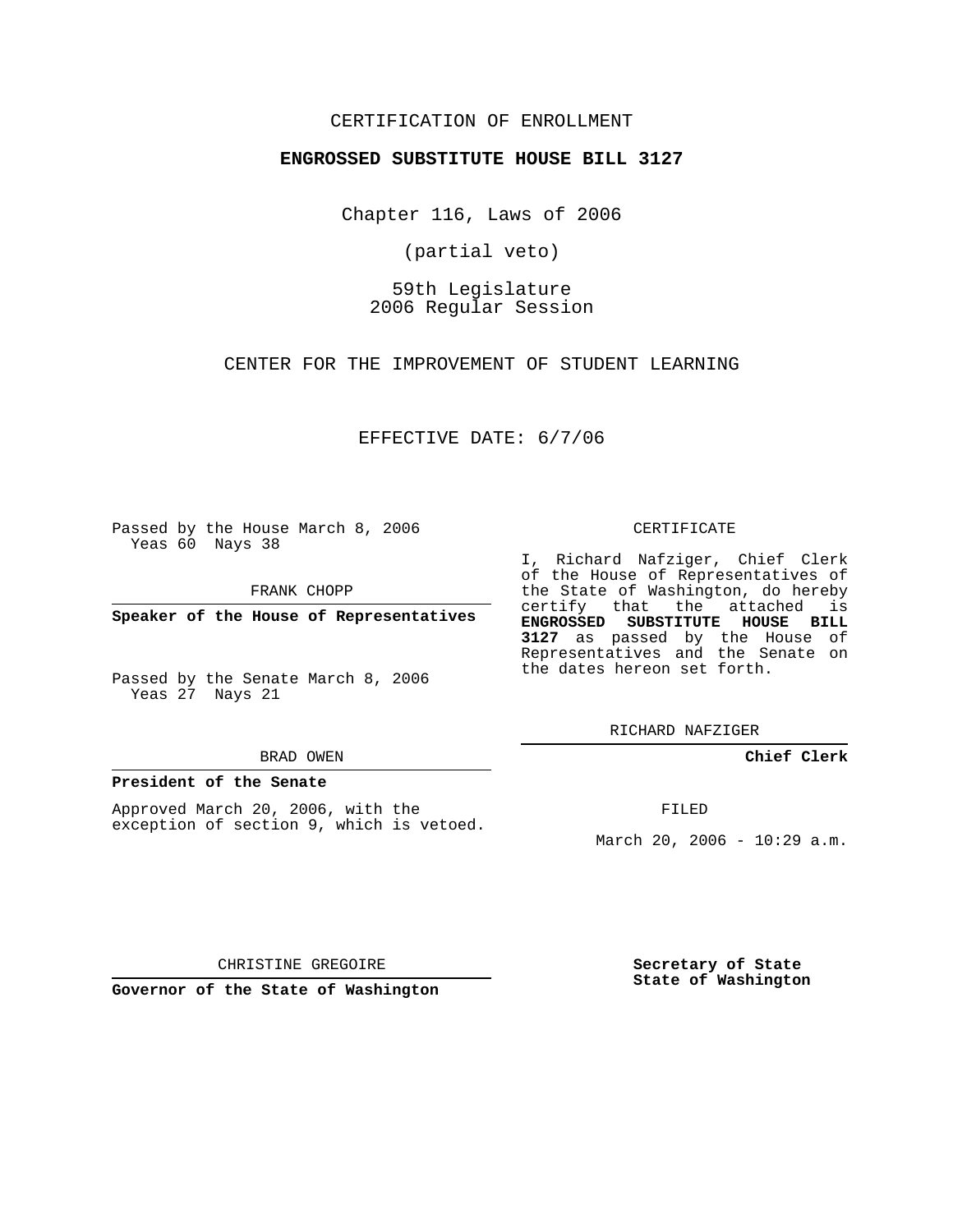# **ENGROSSED SUBSTITUTE HOUSE BILL 3127** \_\_\_\_\_\_\_\_\_\_\_\_\_\_\_\_\_\_\_\_\_\_\_\_\_\_\_\_\_\_\_\_\_\_\_\_\_\_\_\_\_\_\_\_\_

\_\_\_\_\_\_\_\_\_\_\_\_\_\_\_\_\_\_\_\_\_\_\_\_\_\_\_\_\_\_\_\_\_\_\_\_\_\_\_\_\_\_\_\_\_

AS AMENDED BY THE SENATE

Passed Legislature - 2006 Regular Session

# **State of Washington 59th Legislature 2006 Regular Session**

**By** House Committee on Appropriations (originally sponsored by Santos, Hasegawa, McCoy, P. Sullivan, McDermott, Upthegrove, Pettigrew and Morrell)

READ FIRST TIME 02/08/06.

 AN ACT Relating to education; amending RCW 28A.300.130; adding a new chapter to Title 43 RCW; and creating new sections.

BE IT ENACTED BY THE LEGISLATURE OF THE STATE OF WASHINGTON:

 NEW SECTION. **Sec. 1.** The legislature finds that expanding activity in educational research, educational restructuring, and educational improvement initiatives has produced and continues to produce much valuable information. The legislature finds that such information should be shared with the citizens and educational community of the state as widely as possible. The legislature further finds that students and schools benefit from increased parental, guardian, and community involvement in education and increased knowledge of and input regarding the delivery of public education. The legislature further finds that increased community involvement with, knowledge of, and input regarding the public education system is particularly needed in low-income and ethnic minority communities.

 The legislature finds that the center for the improvement of student learning, created by the legislature in 1993 under the auspices of the superintendent of public instruction, has not been allocated funding since the 2001-2003 biennium, and in effect no longer exists.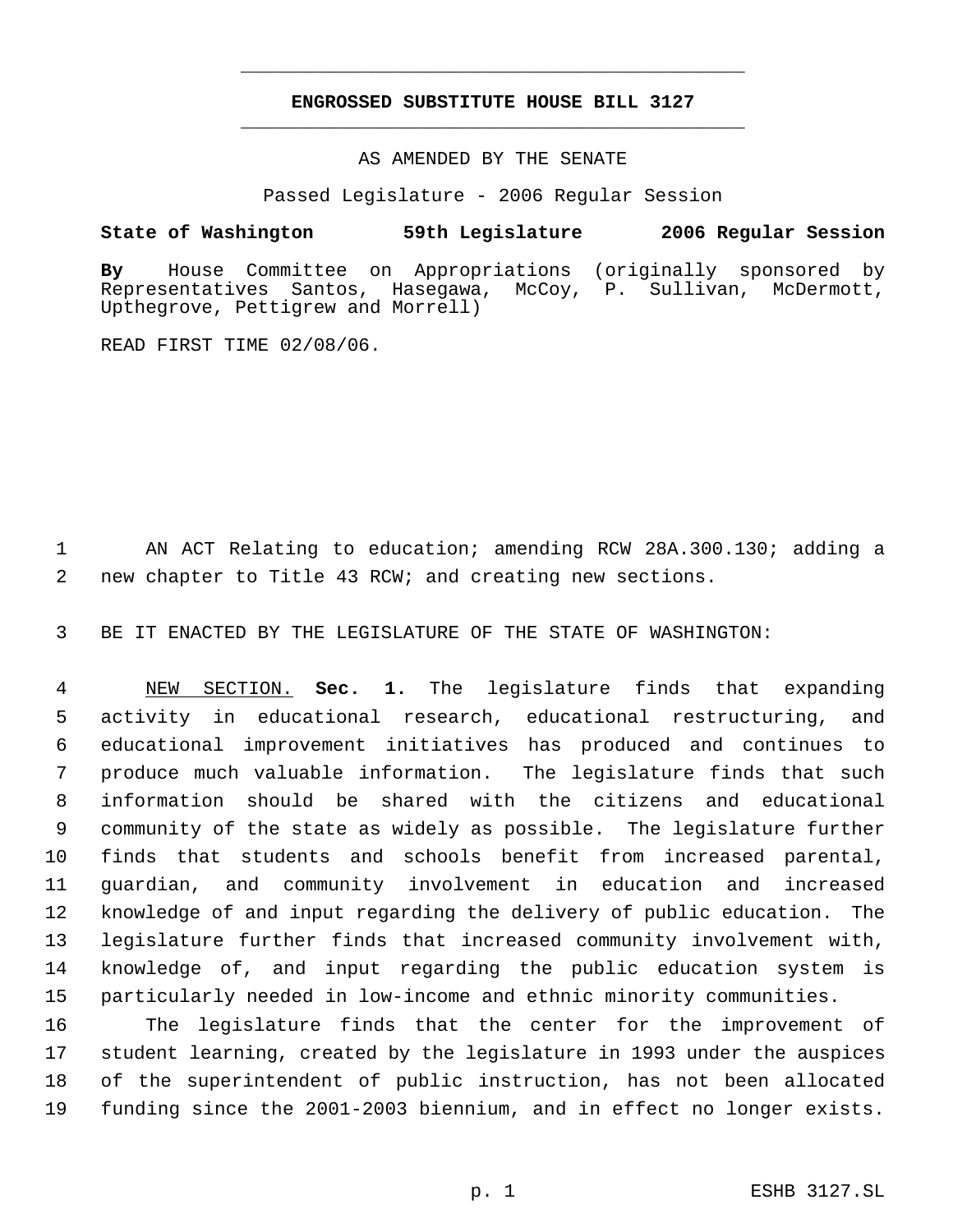It is the intent of the legislature to reactivate the center for the improvement of student learning, and to create an educational ombudsman to increase parent, guardian, and community involvement in public education and to serve as a resource for parents and students and as an advocate for students in the public education system.

 **Sec. 2.** RCW 28A.300.130 and 1999 c 388 s 401 are each amended to read as follows:

8 (1) ((Expanding activity in educational research, educational 9 restructuring, and educational improvement initiatives has produced and continues to produce much valuable information. The legislature finds that such information should be shared with the citizens and 12 educational community of the state as widely as possible.)) To facilitate access to information and materials on educational improvement and research, the superintendent of public instruction, to the extent funds are appropriated, shall establish the center for the 16 improvement of student learning. ((The primary purpose of the center 17 is to provide assistance and advice to parents, school board members, 18 educators, and the public regarding strategies for assisting students in learning the essential academic learning requirements pursuant to 20 RCW  $28A.630.885.)$  The center shall work in conjunction with ((the 21 academic achievement and accountability commission)) parents, educational service districts, institutions of higher education, and education, parent, community, and business organizations.

 (2) The center, in conjunction with other staff in the office of the superintendent of public instruction, shall:

26 (a) ((Serve as a clearinghouse for the completed work and 27 activities of the academic achievement and accountability commission;

  $\left(\frac{b}{b}\right)$ ) Serve as a clearinghouse for information regarding successful educational improvement and parental involvement programs in schools and districts, and information about efforts within institutions of higher education in the state to support educational improvement initiatives in Washington schools and districts;

33 ( $(\langle +e \rangle)$ ) (b) Provide best practices research ((and advice)) that can be used to help schools develop and implement: Programs and practices to improve instruction ((of the essential academic learning requirements under section 701 of this act)); systems to analyze student assessment data, with an emphasis on systems that will combine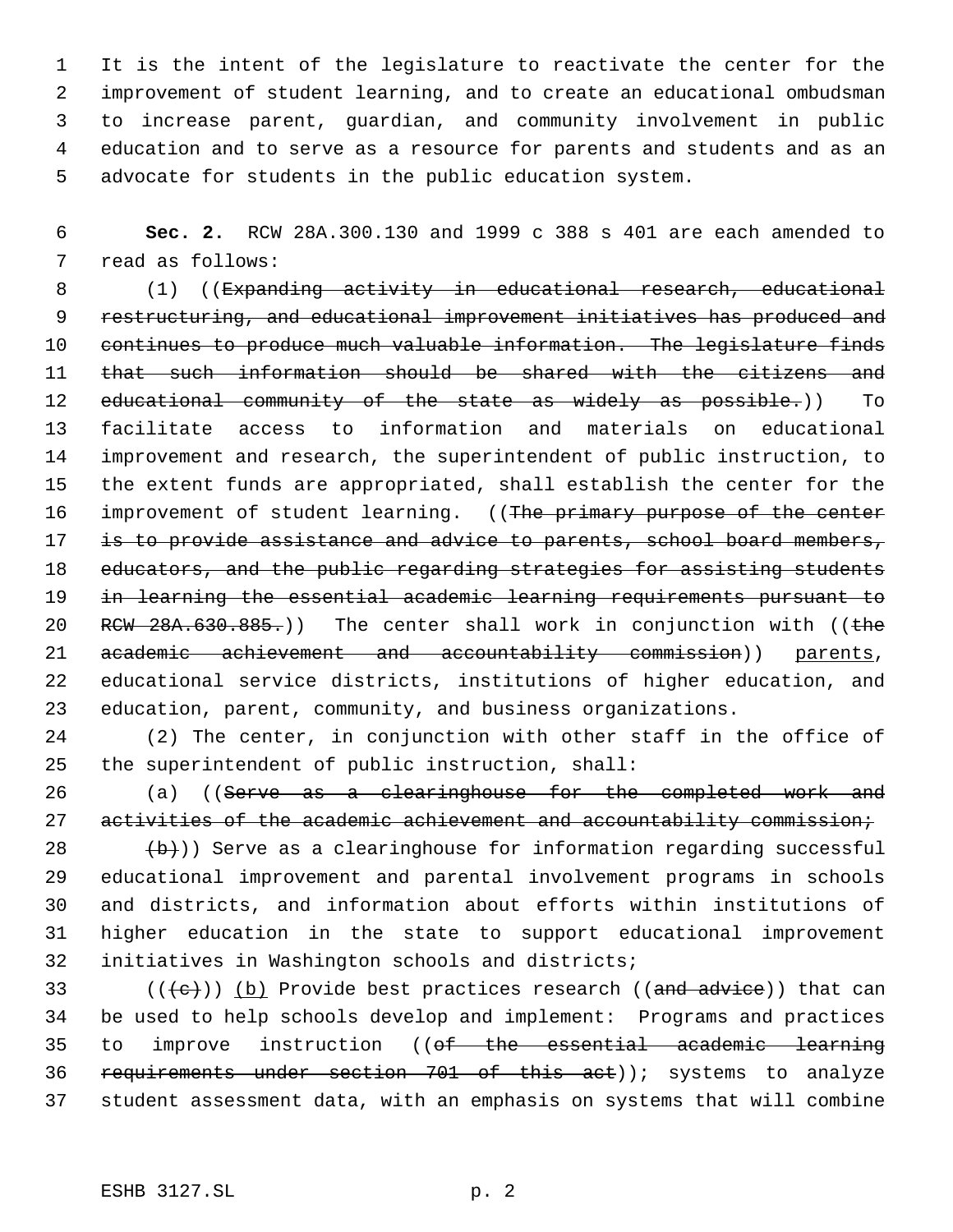the use of state and local data to monitor the academic progress of each and every student in the school district; comprehensive, school- wide improvement plans; school-based shared decision-making models; programs to promote lifelong learning and community involvement in education; school-to-work transition programs; programs to meet the needs of highly capable students; programs and practices to meet the diverse needs of students based on gender, racial, ethnic, economic, and special needs status; research, information, and technology systems; and other programs and practices that will assist educators in helping students learn the essential academic learning requirements;

 (((d) Develop and distribute, in conjunction with the academic 12 achievement and accountability commission, parental involvement materials, including instructional guides developed to inform parents 14 of the essential academic learning requirements. The instructional guides also shall contain actions parents may take to assist their children in meeting the requirements, and should focus on reaching parents who have not previously been involved with their children's 18 education;

 (e) Identify obstacles to greater parent and community involvement 20 in school shared decision-making processes and recommend strategies for helping parents and community members to participate effectively in school shared decision-making processes, including understanding and 23 respecting the roles of school building administrators and staff;

24  $(f)$ ) (c) Develop and maintain an internet web site to increase the availability of information, research, and other materials;

 $((\{g\})$  Take other actions to increase public awareness of the 27 importance of parental and community involvement in education;

 $+h)$ ) (d) Work with appropriate organizations to inform teachers, district and school administrators, and school directors about the waivers available and the broadened school board powers under RCW 28A.320.015;

32 ( $(\overrightarrow{i})$ ) (e) Provide training and consultation services, including conducting regional summer institutes;

 $((\{\})$  Address methods for improving the success rates of certain ethnic and racial student groups)) (f) Identify strategies for improving the success rates of ethnic and racial student groups with disproportionate academic achievement;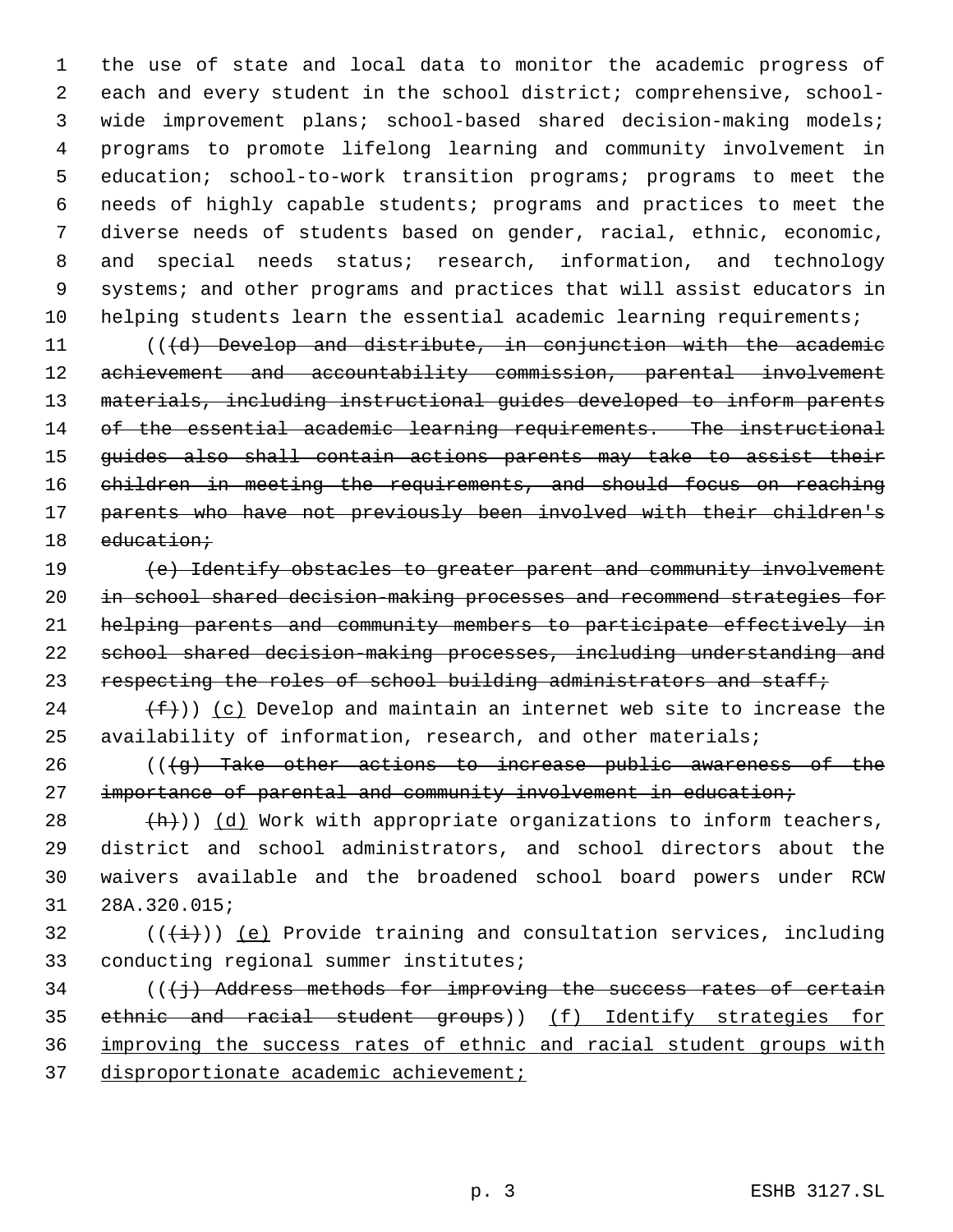(g) Work with parents, teachers, and school districts in establishing a model absentee notification procedure that will properly notify parents when their student has not attended a class or has missed a school day. The office of the superintendent of public instruction shall consider various types of communication with parents including, but not limited to, electronic mail, phone, and postal mail; and

8  $($   $($   $($   $\{$   $\}$   $)$   $)$  (h) Perform other functions consistent with the purpose of the center as prescribed in subsection (1) of this section.

10 (3) The superintendent of public instruction((, after consultation 11 with the academic achievement and accountability commission,)) shall select and employ a director for the center.

 (4) The superintendent may enter into contracts with individuals or organizations including but not limited to: School districts; educational service districts; educational organizations; teachers; higher education faculty; institutions of higher education; state agencies; business or community-based organizations; and other individuals and organizations to accomplish the duties and responsibilities of the center. In carrying out the duties and responsibilities of the center, the superintendent, whenever possible, shall use practitioners to assist agency staff as well as assist educators and others in schools and districts.

 (5) The office of the superintendent of public instruction shall 24 report to the legislature by September 1, 2007, and thereafter biennially, regarding the effectiveness of the center for improvement 26 of student learning, how the services provided by the center for 27 improvement of student learning have been used and by whom, and 28 recommendations to improve the accessibility and application of knowledge and information that leads to improved student learning and greater family and community involvement in the public education system.

 NEW SECTION. **Sec. 3.** (1) There is hereby created the office of the education ombudsman within the office of the governor for the purposes of providing information to parents, students, and others regarding their rights and responsibilities with respect to the state's public elementary and secondary education system, and advocating on behalf of elementary and secondary students.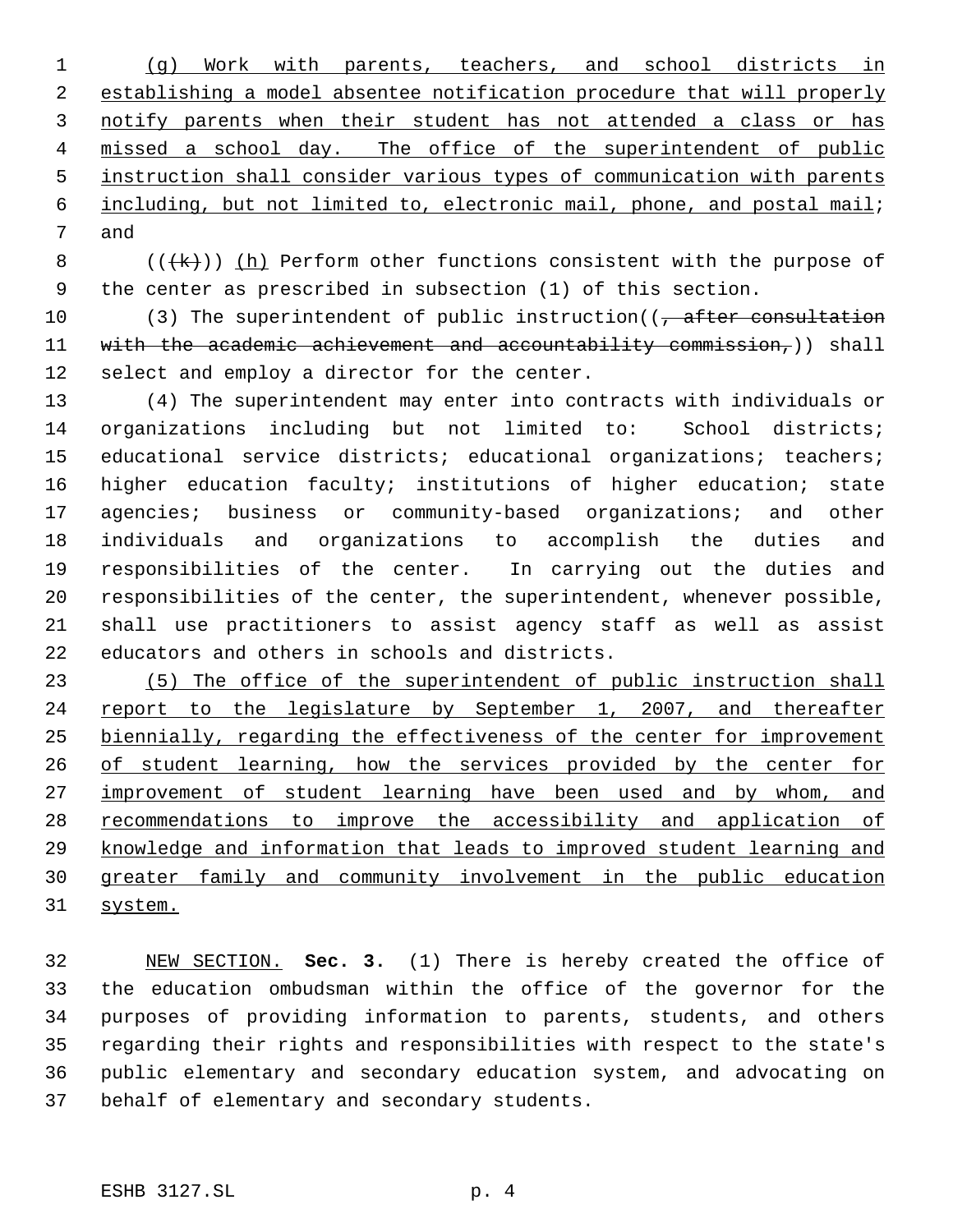(2)(a) The governor shall appoint an ombudsman who shall be a person of recognized judgment, independence, objectivity, and integrity and shall be qualified by training or experience or both in the following areas:

(i) Public education law and policy in this state;

 (ii) Dispute resolution or problem resolution techniques, including mediation and negotiation; and

(iii) Community outreach.

 (b) The education ombudsman may not be an employee of any school district, the office of the superintendent of public instruction, or the state board of education while serving as an education ombudsman.

 (3) Before the appointment of the education ombudsman, the governor shall share information regarding the appointment to a six-person legislative committee appointed and comprised as follows:

 (a) The committee shall consist of three senators and three members of the house of representatives from the legislature.

 (b) The senate members of the committee shall be appointed by the president of the senate. Two members shall represent the majority caucus and one member the minority caucus.

 (c) The house of representatives members of the committee shall be appointed by the speaker of the house of representatives. Two members shall represent the majority caucus and one member the minority caucus.

 (4) If sufficient appropriations are provided, the education ombudsman shall delegate and certify regional education ombudsmen. The education ombudsman shall ensure that the regional ombudsmen selected are appropriate to the community in which they serve and hold the same qualifications as in subsection (2)(a) of this section. The education ombudsman may not contract with the superintendent of public instruction, or any school, school district, or current employee of a school, school district, or the office of the superintendent of public instruction for the provision of regional ombudsman services.

 NEW SECTION. **Sec. 4.** The education ombudsman shall have the following powers and duties:

 (1) To develop parental involvement materials, including instructional guides developed to inform parents of the essential academic learning requirements required by the superintendent of public instruction. The instructional guides also shall contain actions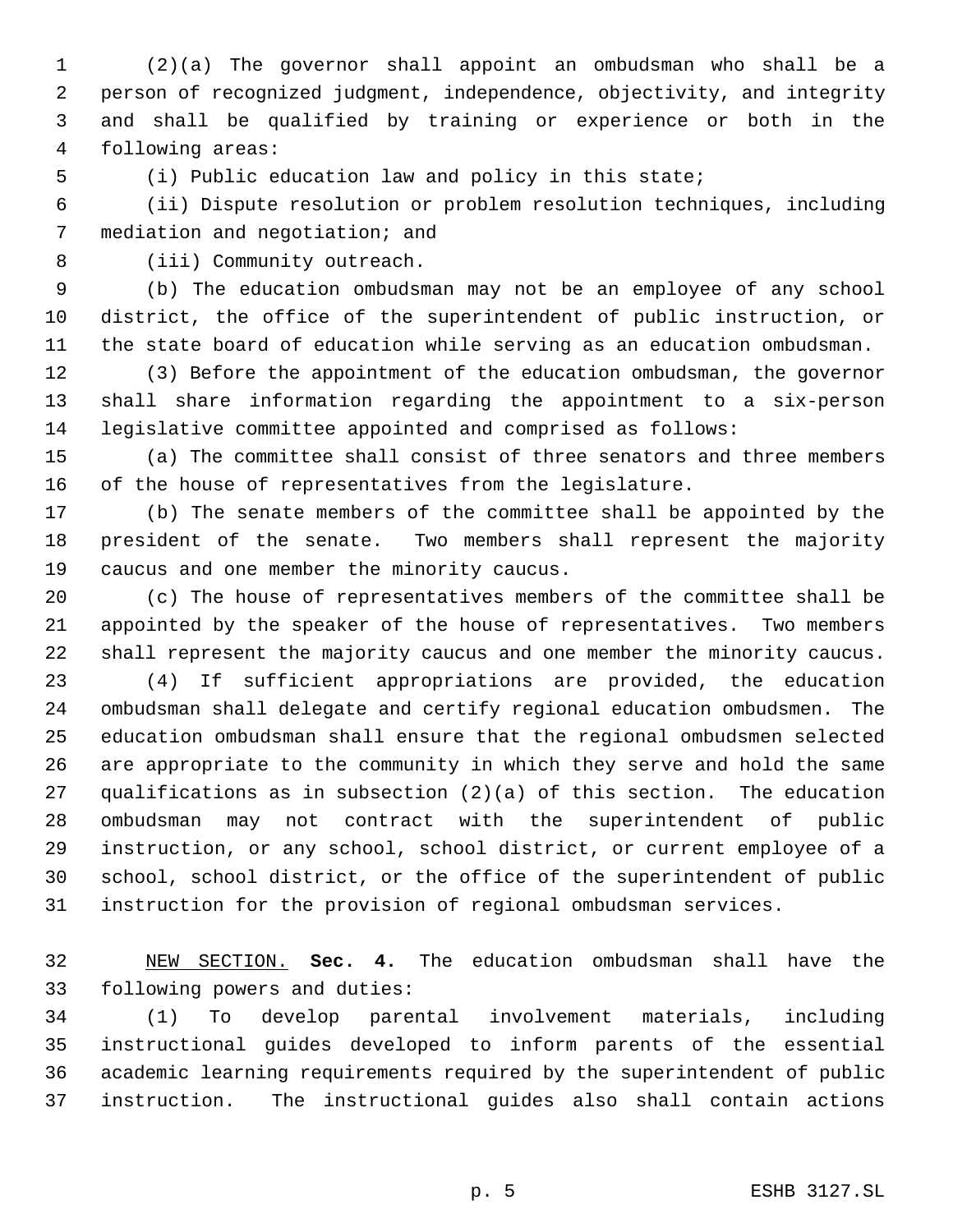parents may take to assist their children in meeting the requirements, and should focus on reaching parents who have not previously been involved with their children's education;

 (2) To provide information to students, parents, and interested members of the public regarding this state's public elementary and secondary education system;

 (3) To identify obstacles to greater parent and community involvement in school shared decision-making processes and recommend strategies for helping parents and community members to participate effectively in school shared decision-making processes, including understanding and respecting the roles of school building administrators and staff;

 (4) To identify and recommend strategies for improving the success rates of ethnic and racial student groups with disproportionate academic achievement;

 (5) To refer complainants and others to appropriate resources, agencies, or departments;

 (6) To facilitate the resolution of complaints made by parents and students with regard to the state's public elementary and secondary education system;

 (7) To perform such other functions consistent with the purpose of 22 the education ombudsman; and

 (8) To consult with representatives of the following organizations and groups regarding the work of the office of the education ombudsman, including but not limited to:

(a) The state parent teacher association;

- (b) Certificated and classified school employees;
- (c) School and school district administrators;
- (d) Parents of special education students;
- (e) Parents of English language learners;
- (f) The Washington state commission on Hispanic affairs;
- (g) The Washington state commission on African-American affairs;

 (h) The Washington state commission on Asian Pacific American affairs; and

(i) The governor's office of Indian affairs.

NEW SECTION. **Sec. 5.** (1) Neither the education ombudsman nor any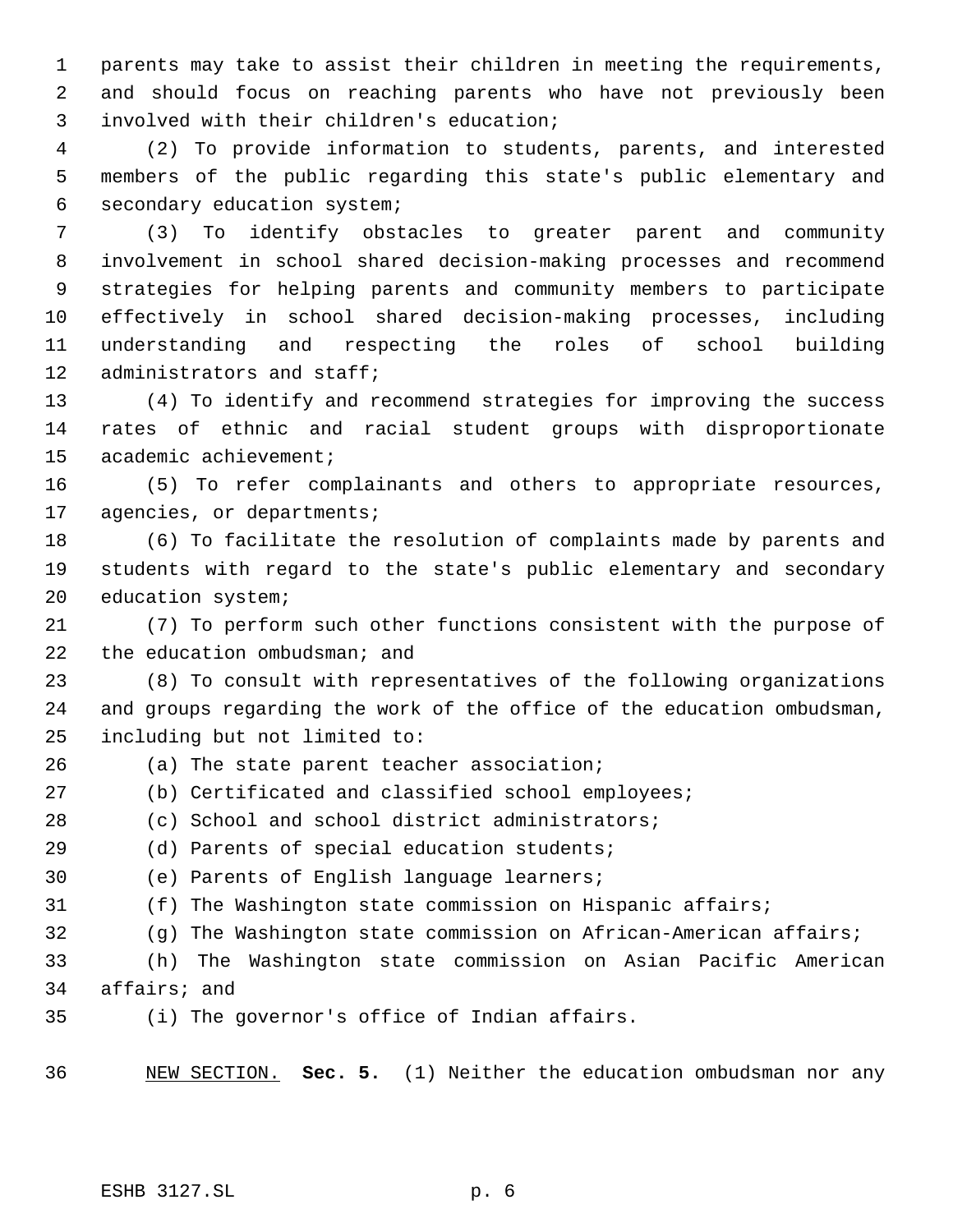regional educational ombudsmen are liable for good faith performance of responsibilities under this chapter.

 (2) No discriminatory, disciplinary, or retaliatory action may be taken against any student or employee of any school district, the office of the superintendent of public education, or the state board of education, for any communication made, or information given or disclosed, to aid the education ombudsman in carrying out his or her duties and responsibilities, unless the same was done without good faith or maliciously. This subsection is not intended to infringe upon the rights of a school district to supervise, discipline, or terminate an employee for other reasons or to discipline a student for other reasons.

 (3) All communications by the education ombudsman or the ombudsman's staff or designee, if reasonably related to the education ombudsman's duties and responsibilities and done in good faith, are privileged and that privilege shall serve as a defense to any action in libel or slander.

 NEW SECTION. **Sec. 6.** The education ombudsman shall treat all matters, including the identities of students, complainants, and individuals from whom information is acquired, as confidential, except as necessary to enable the education ombudsman to perform the duties of the office. Upon receipt of information that by law is confidential or privileged, the ombudsman shall maintain the confidentiality of such information and shall not further disclose or disseminate the information except as provided by applicable state or federal law.

 NEW SECTION. **Sec. 7.** The education ombudsman shall report on the work and accomplishment of the office and advise and make recommendations to the governor, the legislature, and the state board of education annually. The initial report to the governor, the legislature, and the state board of education shall be made by September 1, 2007, and there shall be annual reports by September 1st each year thereafter. The annual reports shall provide at least the following information:

 (1) How the education ombudsman's services have been used and by whom;